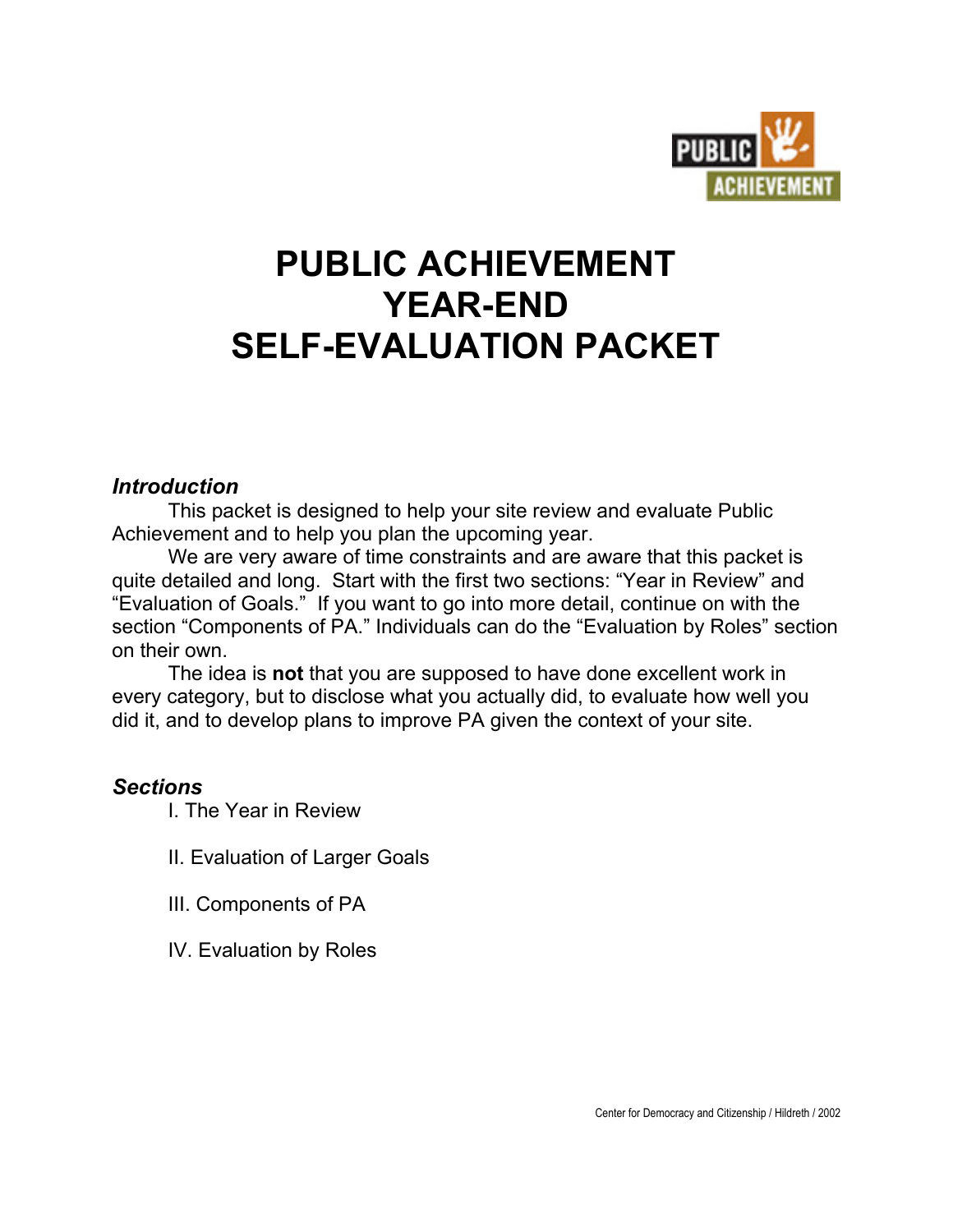## **I. THE YEAR IN REVIEW**

\**To be completed as a site team.*

- 1. How did the year go?
- 2. What were the highlights?

- 3. What were the low-points?
- 4. What thing(s) happened that was unexpected? How did you deal with it? What did you learn from it?

5. How was this year different from years past?

6. How are you thinking about next year? What major things do you think you need to work on to improve PA?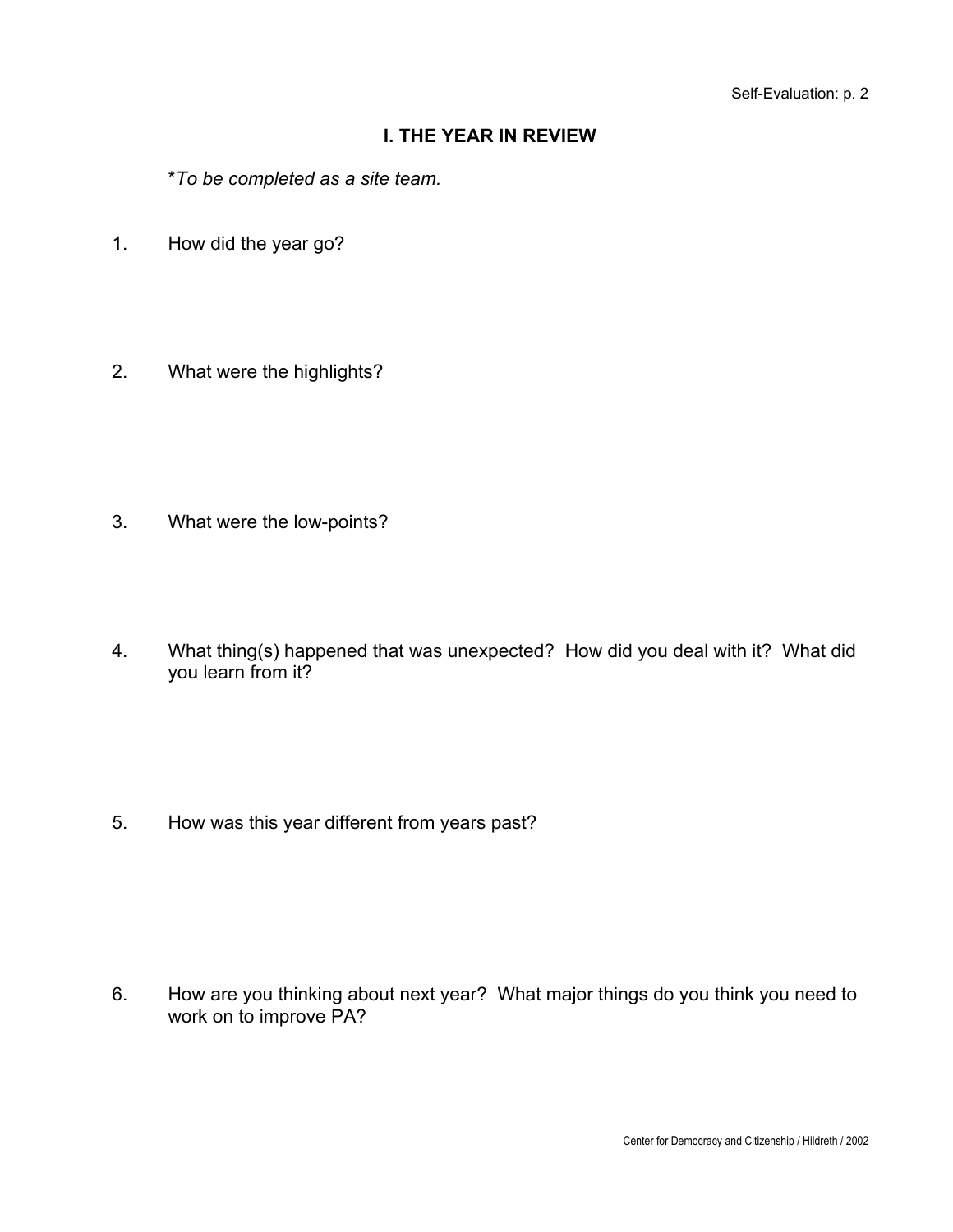## **REVIEW AND EVALUATION OF LARGER GOALS**

Looking back to planning stages for last year, what was the one most important goal that you wanted to accomplish in Public Achievement this past year? *\*Please feel free to add any additional goals.*

**What was your Goal? \_\_\_\_\_\_\_\_\_\_\_\_\_\_\_\_\_\_\_\_\_\_\_\_\_\_\_\_\_\_\_\_\_\_\_\_\_**

1. What progress did you make in working towards your goal? How do you know? Why do you think you did or did not make progress?

- 2. How much effort (personnel time, PA time, resources, etc) did it take in working towards this goal?
- 3. What were some of the barriers that got in the way of your work? How did you deal with them?
- 4. What did you learn about PA, your school, your site-team, kids, coaches, teachers, the world etc., in working towards this goal?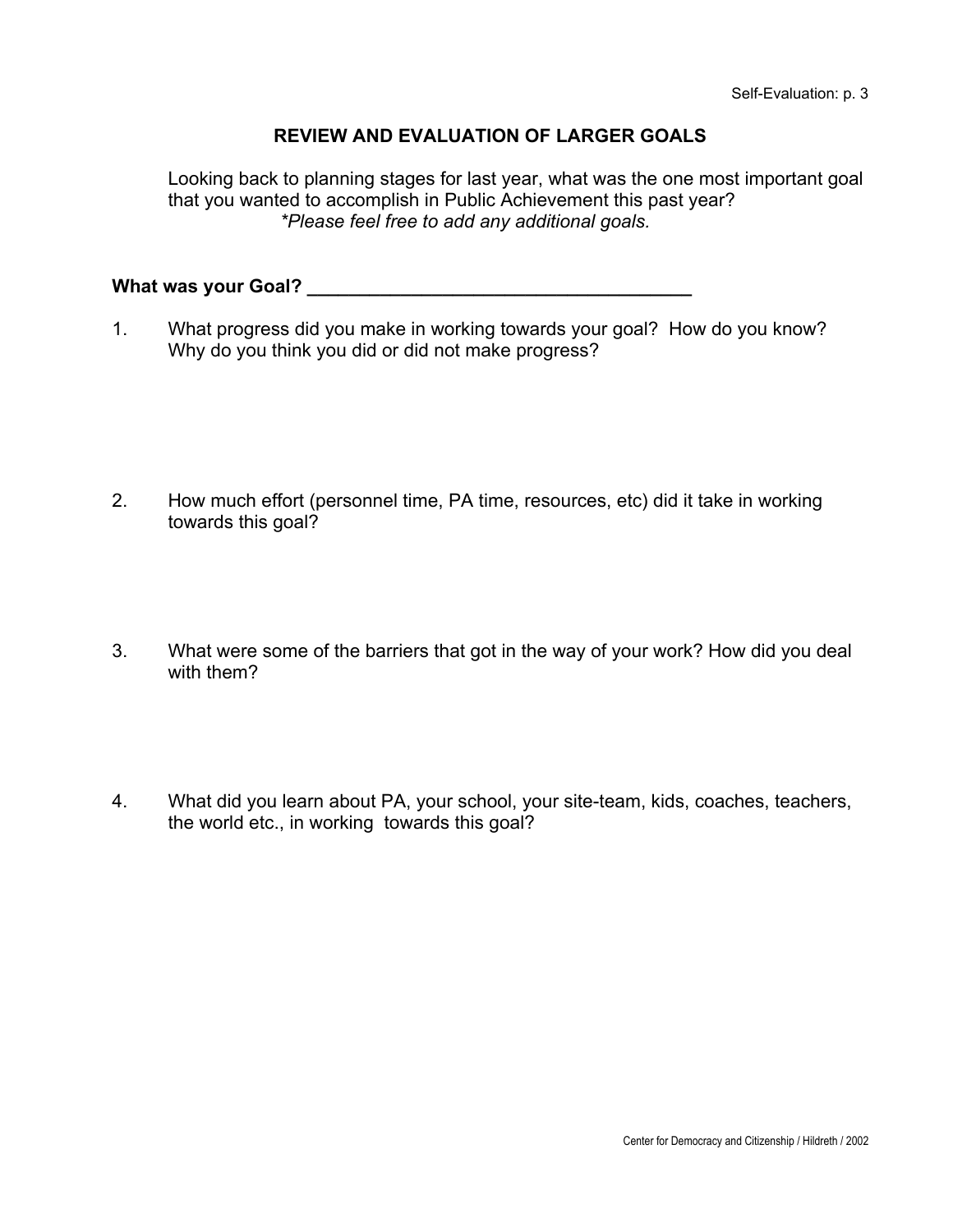## **III. COMPONENTS OF PA**

\*Note: You may have already covered some of these components in your work on goals.

#### **A. Work as a Site Team**

- 1. How well did the coach coordinator, site coordinator and other site team members work together?
- 2. How well did you communicate with each other? Were there problems?
- 3. What barriers did you confront in trying to work as a site team? How did you deal with them?

#### **B. Work with Issue Groups**

- 1. How would you judge the quality of the work of issue groups this year? Was there significant learning among participants? Were there projects that made public impact?
- 2. Did the work of teams impact the site or community in any way? Which teams? In what ways? Who noticed?
- 3. Did youth choose to participate? Was there a viable alternative to PA?
- 4. What barriers did you confront in trying to work with teams? How did you deal with them?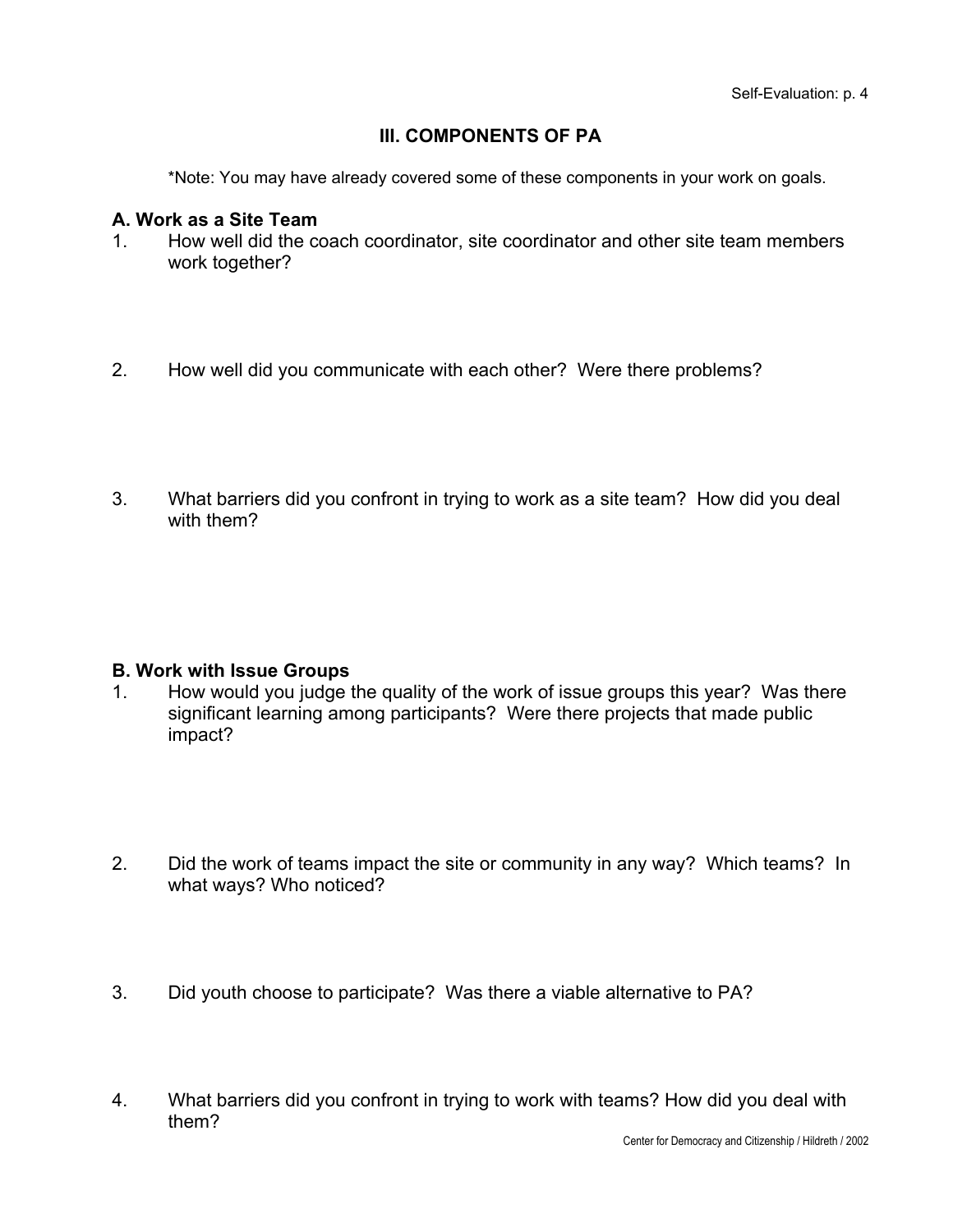## **C. PA at the site**

- 1. In what ways was PA supported at the site? Who, besides the site coordinator, was actively involved? Was PA supported outside of the weekly "PA hour"? In what ways?
- 2. How did PA impact the school/site? In what ways? How do you know?

3. What barriers did you confront in trying to make PA work within your site? How did you deal with them?

## **D. Work with coaches**

1. How would you judge the quality of coach training this year?

**Orientation** 

**Debriefing** 

Public Workshops

**Overall** 

- 2. How would you judge the quality of the work of coaches with their teams this last year? Did the coaches develop over time? How do you know? What things did you do that helped coaches develop over time?
- 3. What barriers did you confront in trying to work with coaches? How did you deal with them?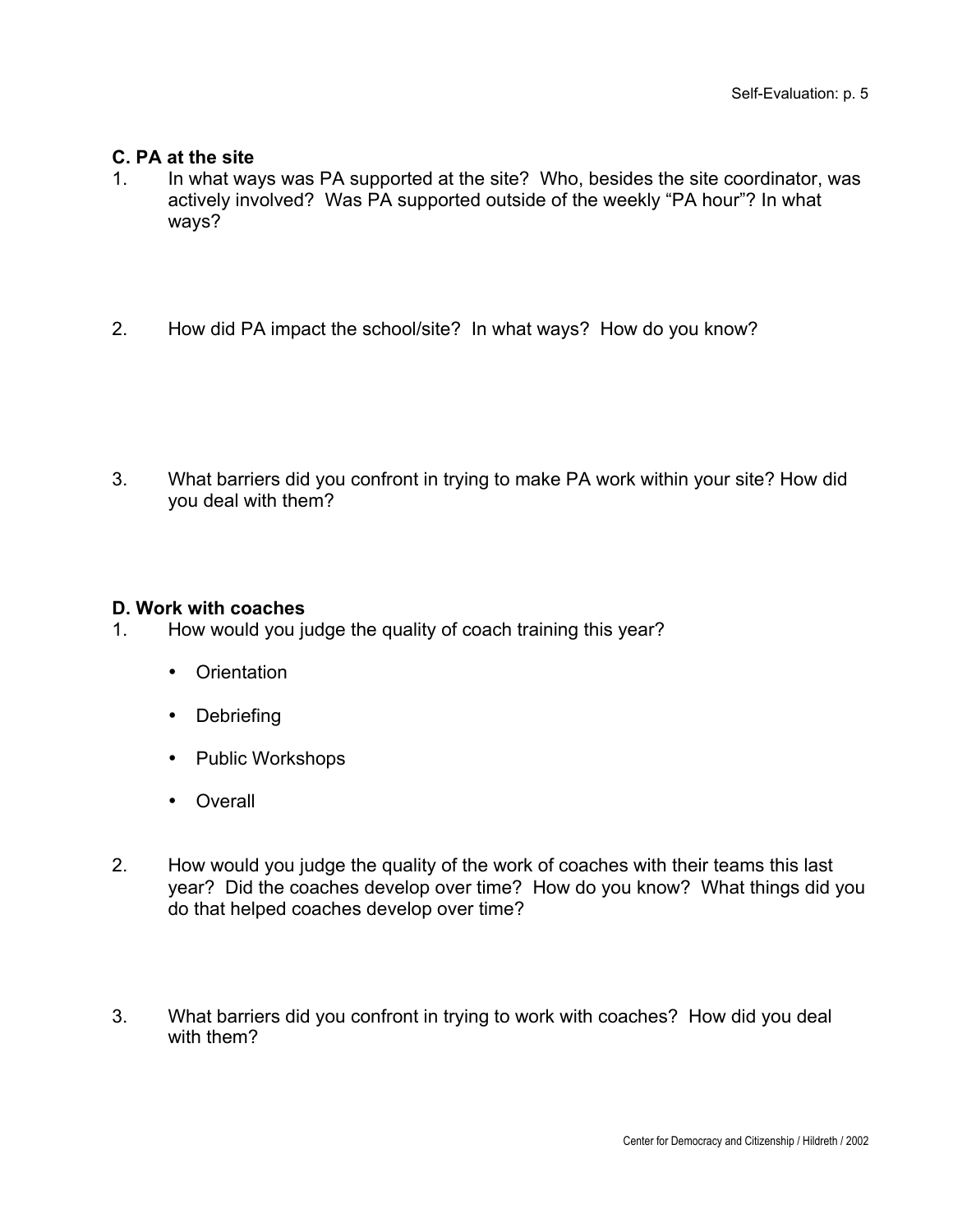## **E. Building Practice Wisdom / Working with Other Sites and/or Regions?**

- 1. What key pieces of practice wisdom did you learn this year?
- 2. Did you have an opportunity to work with other sites/ regions this year? Where, when?
- 3. What did you learn from others? What did you teach others? Was this helpful?

#### **F. Work with community**

- 1. Did PA work in the community? In what ways? In what ways did PA impact the community?
- 2. What barriers did you confront in trying to work in the community? How did you deal with them?